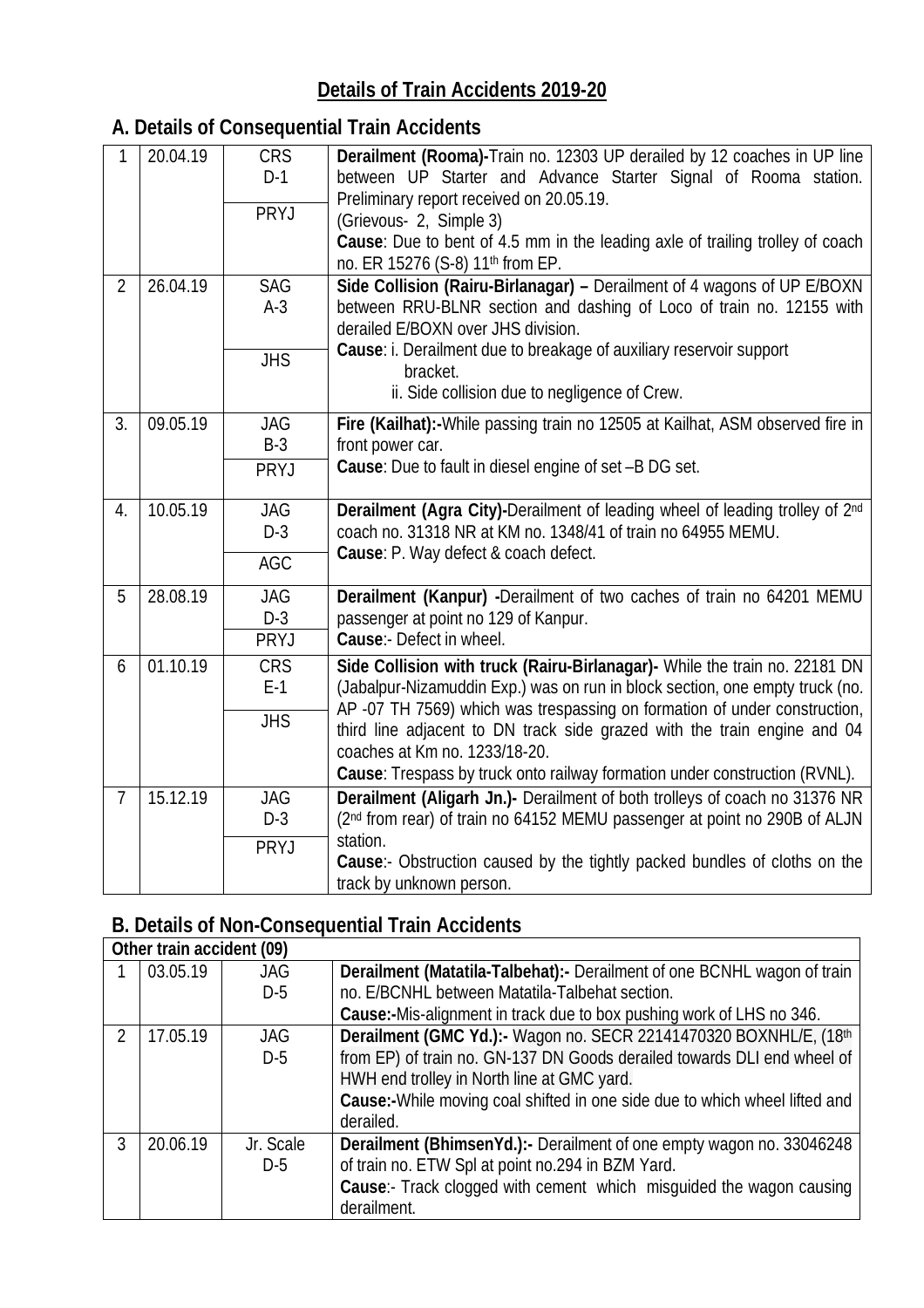| 4              | 26.08.19            | Sr. Scale<br>$D-5$  | Derailment (Bhimsen Yd.):- Derailment of B/Van of train no KB Spl Goods<br>at BZM Yd.                                                                                                                                                                                                                                                |
|----------------|---------------------|---------------------|--------------------------------------------------------------------------------------------------------------------------------------------------------------------------------------------------------------------------------------------------------------------------------------------------------------------------------------|
|                |                     |                     | Cause:-Metal deposition on wheel and not checked by crew while preparing<br>GDR.                                                                                                                                                                                                                                                     |
| 5              | 29.08.19            | Jr. Scale<br>$D-5$  | Derailment (NYN Yd.):- Derailment of one wagon of train no DN GN-255<br>Goods at NYN main line.<br>Cause:-Due to sudden jump of West End Trolley Wheels of Wagon<br>no.910023 WR, and sudden breakage of Wagon's Brake Hanger Assembly.                                                                                              |
| 6              | 03.09.19            | Sr. Scale<br>$D-5$  | Derailment (MakkhanpurYd.): Derailment of 4th wagon from Brake Van of<br>train no. MSTB goods at point no. 203 b at Makkhanpur station.<br>Cause - Centre Pivot of culprit wagon not properly negotiated the curve.                                                                                                                  |
| $\overline{7}$ | 08.09.19            | Sr. Scale<br>$D-5$  | Derailment (Mathura-Bhaisa): Derailment of two wagons of E/BCN goods<br>between MTJ-BSA at Km 354/5-6.<br><b>Cause</b> – Due to stray animal OX dashed with wagon.                                                                                                                                                                   |
| 8              | 10.01.20            | <b>SAG</b><br>$D-5$ | Derailment (Sandalpur-Antri): Derailment of two wheels of BOX no. 16th<br>and hanging of DV of 18th wagon from brake van of train no. E/BOXN Goods.<br>Cause: Unauthorized tractor fallen down from the road and dashed with<br>EBOXN. Some part of the debris of the tractor entangled with the wagon,<br>resulted into derailment. |
| 9              | 11.01.20            | Sr. Scale<br>$D-5$  | Derailment (GMC Yd.): While reception in line no. 23 of GMC 'B' cabin from<br>Bhimsen station, Diesel power No.70651/WDG4D/IZN and wagon No.<br>30079360200/SE in rear of Diesel power of train no. BGS Goods derailed.<br>Cause:- Due to excessive check rail clearance in front of acute CMS<br>crossing of point no. 89L88.       |
|                | Indicative: (07)    |                     |                                                                                                                                                                                                                                                                                                                                      |
| 1              | 24.04.19            | Sr. Sub.<br>$G-3$   | BOBR: Entering of train no. 12625 Dn in Engineering block at Morena yard.<br>Cause: Carelessness of Operating and Engineering staff.                                                                                                                                                                                                 |
| $\overline{2}$ | 14.05.19            | JAG                 | SPAD:-LP of train no. 64581 MEMU overshot starter signal of 3rd line of                                                                                                                                                                                                                                                              |
|                |                     | $H-1$               | Ajaibpur station.<br>Cause: Negligence of Moterman.                                                                                                                                                                                                                                                                                  |
| 3              | 01.12.19            | JAG<br>$H-1$        | SPAD:- LP of train no. 12826 Exp overshot starter signal for 81 metres of 2nd<br>loop line of Jeonathpur station.<br>Cause:-Negligence of LP & ALP.                                                                                                                                                                                  |
| 4              | 01.01.20            | <b>SAG</b><br>$H-1$ | SPAD:- LP of train no. 12301 UP Kolkata Rajdhani overshot modified<br>automatic signal no. A-509 between Maitha - Rura section.<br>Cause:-Negligence of LP, Co LP & SM/Rura.                                                                                                                                                         |
| 5              | 02.10.20            | <b>JAG</b><br>$G-3$ | BOBR:- Entering of train no. NPSB/Goods in Platform no. 2 of Mathura<br>Station during Traffic/Power block between SM-50 Mathura to SM-270<br>Bhuteshwar.<br><b>Cause:</b> Carelessness of Operating staff.                                                                                                                          |
| 6              | 30.01.20            | <b>JAG</b><br>$H-2$ | SPAD:- LP of train no. LPGK Goods overshot TDL home signal no. 198 in<br>ON position. LP overshot signal by 51 metre.<br>Cause:-Negligence of LP/AGC & ALP/AGC.                                                                                                                                                                      |
| 7              | 02.02.20            | JAG<br>$H-2$        | SPAD:- LP of train no. PIC Goods overshot BDL home signal no. 3 in ON<br>position.<br>Cause:-Negligence of LP/ALD & ALP/ALD.                                                                                                                                                                                                         |
|                | Yard Accident: (30) |                     |                                                                                                                                                                                                                                                                                                                                      |
| 1              | 17.04.19            | Sr. Sub.<br>D-6     | <b>Derailment (SFG):-</b> Derailment of Tower wagon no. RU8783 on open trap<br>point no. 291 A at SFG yard.<br>Cause: Driver of Tower wagon overlooked the 'ON' aspect of shunt signal<br>no. 111.                                                                                                                                   |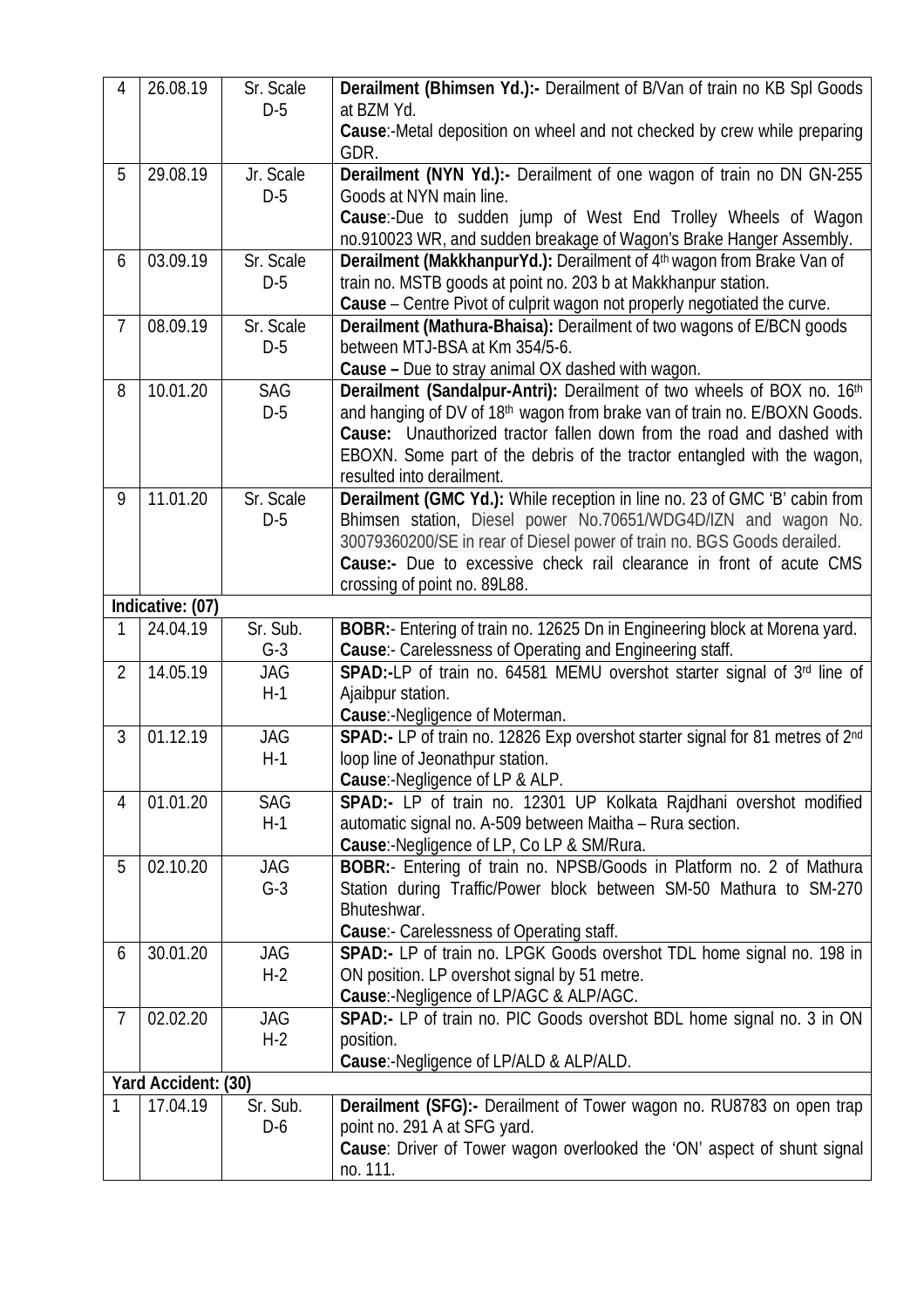| $\overline{2}$ | 25.04.19 | Sr. Scale<br>$D-6$ | Derailment (Gwalior Yd.):- Derailment of one BLC wagon of train no. MKPP<br>goods at GWL yard.<br>Cause:- Unbalanced loading of wagon & improper operation of draw bar of<br>wagon.                                                                                   |
|----------------|----------|--------------------|-----------------------------------------------------------------------------------------------------------------------------------------------------------------------------------------------------------------------------------------------------------------------|
| $\mathfrak{Z}$ | 08.05.19 | Sr. Scale<br>$D-6$ | Derailment (Khurja):- Derailment of Brake Van (BVZI) of DMT Spl. in ballast<br>siding during shunting at KRJ Yard.<br>Cause:- careless working of shunting staff.                                                                                                     |
| 4              | 26.06.19 | Sr. Scale<br>$D-6$ | Derailment (ACOI Yd.):- Derailment of DMT wagon no. 70020260074 ER<br>during shunting at ACOI yard.<br>Cause: Uneven unloading of ballast.                                                                                                                            |
| 5              | 09.07.19 | Sr. Scale<br>$D-6$ | Derailment (Barhan Yd.):- Derailment of one Empty BCN wagon during<br>attaching on load.<br>Cause: Heavy bump during attaching engine with load.                                                                                                                      |
| 6              | 10.07.19 | Sr. Scale<br>$D-6$ | Derailment (Gwalior Yd.):-Derailment of one coach of train no. 11124 while<br>shunting the rake for placement.<br>Reason:- Ignoring point no. 173 which was already flashing when setting the<br>reverse shunt.                                                       |
| $\overline{7}$ | 13.07.19 | Jr. Scale<br>$D-6$ | Derailment (GMC Loco Shed.):- Loco no. 27955/ WAG-7/CNB side collided<br>with Loco no. 32319/ WAG-9/CNB and derailed by all wheels of DLI end<br>trolley.<br>Cause:- Carelessness of loco shed staff Shri R. K Gautam/Tech.                                           |
| 8              | 15.07.19 | Jr. Scale<br>$D-6$ | Derailment (ALD Yd.):- Derailment of two coaches of train no. 22438 during<br>shunting from line no. 22 to 21 (washing line).<br>Cause:-Washing pit collapsed.                                                                                                        |
| 9              | 27.07.19 | Sr. Sub.<br>$D-6$  | Derailment (ALD Yd.): Derailment of DP no. 11273 WDM3D/SPJ at H.P. No.<br>T61 in Coaching yard, ALD.<br><b>Cause:-</b> Point not proper set & locked.                                                                                                                 |
| 10             | 31.07.19 | Sr. Sub.<br>$D-6$  | Derailment (TDL Yd.): Derailment of AC L/Engine no. 32027/WAG9/NKJ<br>during shunting at TDL yard.<br>Cause:-During the movement, point no.13 was not locked.                                                                                                         |
| 11             | 04.08.19 | Sr. Sub.<br>$D-6$  | Derailment (KID Yd.): Derailment of 1 BOBYN at new ballast siding at KID<br>yard during shunting for placement.<br>Cause:- Uneven loading.                                                                                                                            |
| 12             | 07.08.19 | Sr. Sub.<br>D-6    | Derailment (AGC Yd.): Derailment of DP near point no. 5 at sick line, AGC<br>yard.<br><b>Cause:-</b> Due to the loose clamping of hand point no-05.                                                                                                                   |
| 13             | 15.08.19 | Sr. Sub.<br>$D-6$  | Derailment (JHS Yd.): Derailment of couple light engine of JHS-ALD<br>passenger at JHS Yd.<br>Cause: Shunter overshot shunt signal no. 241 and derailed on point no.<br>446B.<br>Responsibility: Shunter & Points man                                                 |
| 14             | 16.08.19 | JAG<br>D-6         | Derailment (RAMVA Yd.): Derailment of tower wagon at point no 43 at RAMA<br>Yd.<br>Cause:-Careless working of SM/RAMVA.                                                                                                                                               |
| 15             | 07.09.19 | Sr. Scale<br>$D-6$ | Derailment (Firozabad Yd.): Derailment of 23rd wagon from EP of E/Rake of<br>BCN Goods from DW Malgodam siding.<br>Cause- Poor condition of track.                                                                                                                    |
| 16             | 25.09.19 | Sr. Sub.<br>$D-6$  | Derailment (Dhaulpur NG Yd.): Coach no. ECR 52179 (NG) derailed and<br>another coach gone on two way at Hand point no. 04, during shunting on pit<br>line to loop line in Dhaulpur yard<br>Cause- Point defective & Pointsman did not pad locked the hand point no. 4 |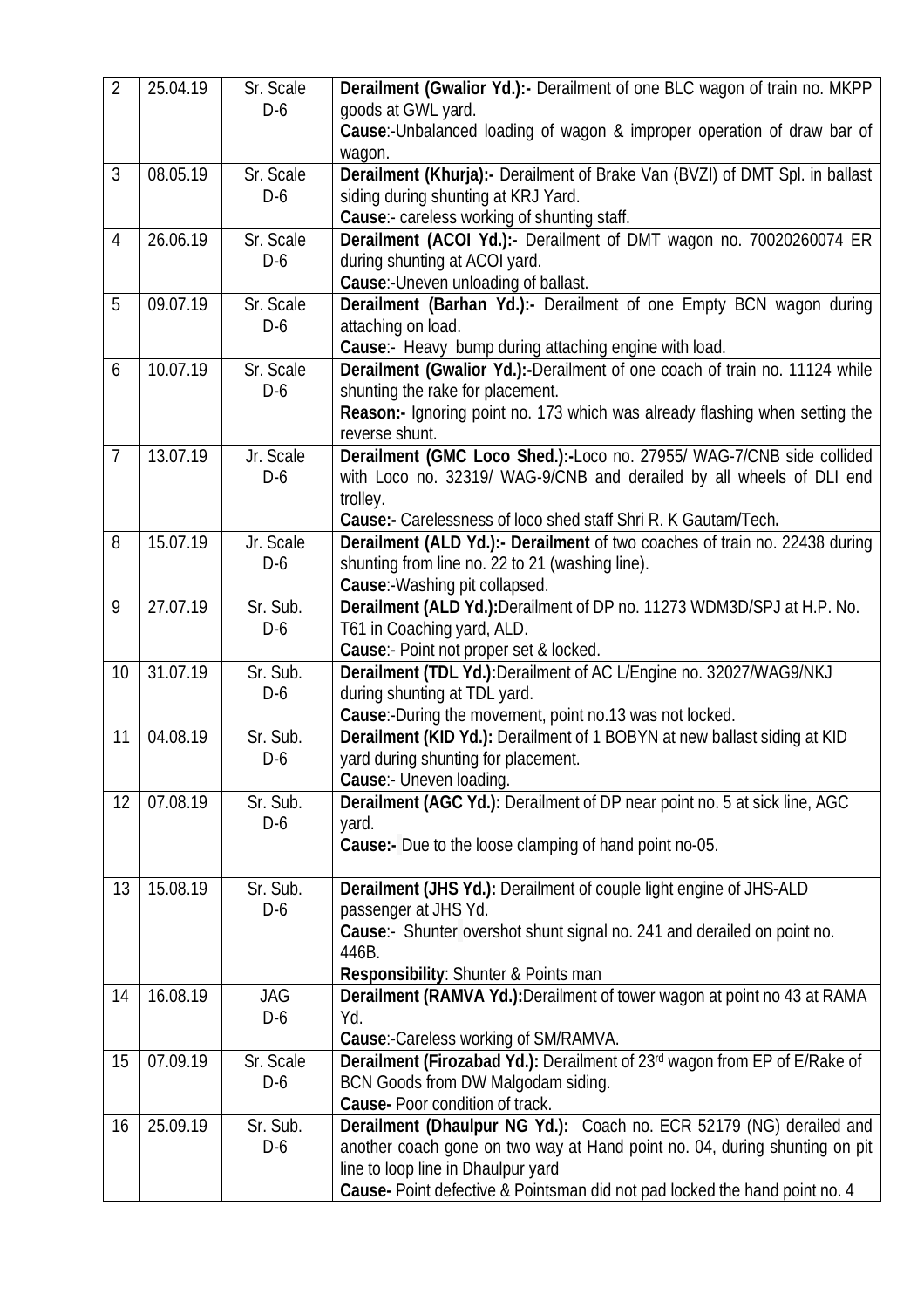| 17 | 29.09.19 | Sr. Sub.<br>D-6     | Derailment (Aligarh Jn Yd.): Derailment of DLI end trolley, DLI end wheel in<br>CD siding of BV of ALJN Spl. during placement of loaded rake at ALJN Yard.<br><b>Cause-</b> Excessive pushing back.                                                                                                                                                                       |
|----|----------|---------------------|---------------------------------------------------------------------------------------------------------------------------------------------------------------------------------------------------------------------------------------------------------------------------------------------------------------------------------------------------------------------------|
| 18 | 14.11.19 | Sr. Sub.<br>$D-6$   | Derailment (AGC Yd.): A diesel power was coming from sick line to diesel<br>shed towards DLI end after crossing shunt signal no. 130 derailed by 06<br>wheels at point no 262.<br>Cause: Careless working of Pointsman.                                                                                                                                                   |
| 19 | 15.11.19 | Sr. Sub.<br>$A-5$   | <b>Derailment (ALD Yd.):</b> Two DLE side collided due to overlooking of shunt<br>signal no 136 by one of the shunter of light engine in ALD yard.<br>Cause:- Due to disregard of Shunt Signal no. 136.                                                                                                                                                                   |
| 20 | 21.11.19 | Sr. Sub.<br>$D-6$   | <b>Derailment (JHS Yd.):</b> Derailment of Diesel Loco at derailing point no. 433 in<br>JHS yard.<br>Cause: LP did not observe shunt signal no. 237.                                                                                                                                                                                                                      |
| 21 | 28.11.19 | Sr. Sub.<br>$D-6$   | Derailment (JHS Yd.): Derailment of one BOBYN at Hand point no. 5 in JHS<br>yard.<br>Cause: Hand point no. 5 was not properly set and locked by Lever man.                                                                                                                                                                                                                |
| 22 | 16.12.19 | Jr. Scale<br>$D-6$  | Derailment (SFG Yd.): DLI end trolley of wagon no. 6th (55018860016<br>CR/BRNA) of train no. DMT, derailed while coming out from CSP welding<br>plant to SFG station.<br><b>Cause: Track defect.</b>                                                                                                                                                                      |
| 23 | 17.12.19 | <b>JAG</b><br>$B-7$ | Fire (CNB Yd.): Fire caught Coach no. S-6 and S-7 (NC 02230GSCN and NC<br>13324GSCN respectively) in New Coaching Complex/CNB of stable rake of<br>train no. 04151/52<br><b>Prima facie cause:</b> The exact reason behind the cause of fire could not be<br>established as nothing could be concluded after analyzing the forensic report<br>and all the probable cause. |
| 24 | 18.12.19 | Sr. Sub.<br>$D-6$   | <b>Derailment (JHS Yd.):</b> The rake of 51972 was on pushing back from shunting<br>neck to Marshalling line no. 01. Pointsman on rear end failed to judge the<br>dead end gap and moving rake bumped, causing derailment of both wheels of<br>rear most axle of rear SLR.<br><b>Cause:</b> Negligence working by poiontsman.                                             |
| 25 | 19.12.19 | Sr. Sub.<br>$D-6$   | <b>Derailment (JHS Yd.):</b> Derailment of two wheels of first trolley of Diesel light<br>engine at Hand point no. 08.<br>Cause: Negligence by shunter and pointsman.                                                                                                                                                                                                     |
| 26 | 18.01.20 | Sr. Scale<br>D-6    | Derailment (BAD Yd.): Derailment of two wagon 23rd & 24th from EP derailed<br>at Hand point no 07 in BAD Yd.<br>Cause: The proper setting of HP no 7 was not ensured by Shunting staff.                                                                                                                                                                                   |
| 27 | 07.03.20 | Sr. Scale<br>$D-6$  | <b>Derailment (GMC Yd.):</b> Derailment of one wagon due to shunting from line no<br>1 to 3 coal siding at GMC yard.<br>Cause: Obstruction with big size coal pieces on track.                                                                                                                                                                                            |
| 28 | 17.03.20 | Sr. Scale<br>$D-6$  | Derailment (BNDA Yd.): Derailment of two wagon 5th & 6th from EP in<br>BANDA goods shed line no 02.<br>Cause: Urea bags and spare OHE portal upright, which were laid near the<br>track at Malgodam siding, resulted entanglement with E/BCN wagons.                                                                                                                      |
| 29 | 19.03.20 | Sr. Scale<br>$D-6$  | Derailment (GMC Yd.): Derailment of one BLC wagon in line no. 22 at GMC<br>Yd.<br>Cause: Due to non availability of washer of pivot.                                                                                                                                                                                                                                      |
| 30 | 20.03.20 | Sr. Scale<br>$D-6$  | <b>Derailment (KSV Yd.):</b> Derailment of one wagon at goods siding line no 1 at<br>KSV Yd.<br>Cause: Careless working done by crane operator.                                                                                                                                                                                                                           |